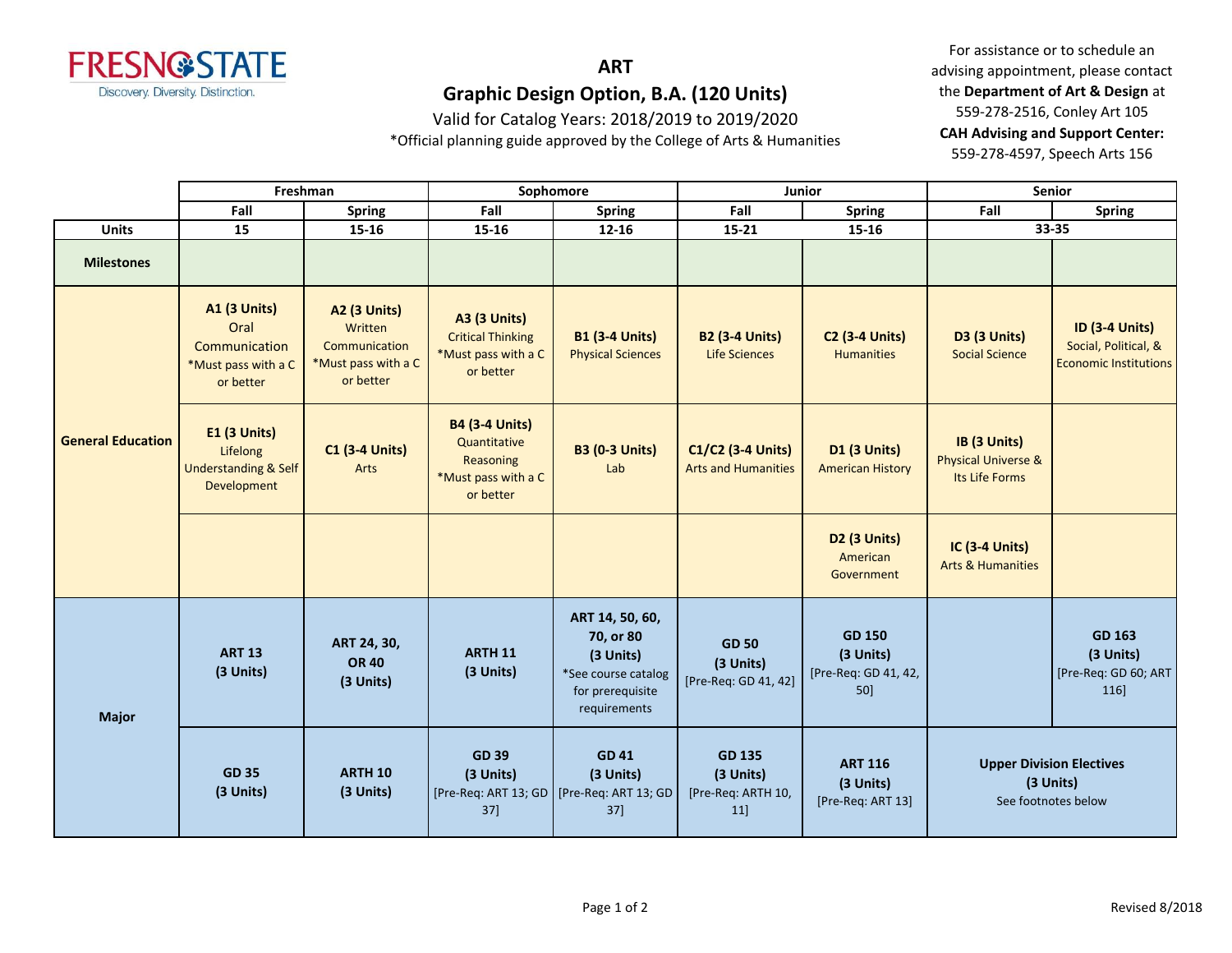

Valid for Catalog Years: 2018/2019 to 2019/2020

\*Official planning guide approved by the College of Arts & Humanities

For assistance or to schedule an advising appointment, please contact the **Department of Art & Design** at 559-278-2516, Conley Art 105 **CAH Advising and Support Center:**  559-278-4597, Speech Arts 156

|                                                               |                                                                     | Freshman                                                    |                                                                   | Sophomore                                                                              | Junior                                                                                                        |               | Senior                                                              |                                                 |
|---------------------------------------------------------------|---------------------------------------------------------------------|-------------------------------------------------------------|-------------------------------------------------------------------|----------------------------------------------------------------------------------------|---------------------------------------------------------------------------------------------------------------|---------------|---------------------------------------------------------------------|-------------------------------------------------|
|                                                               | Fall                                                                | <b>Spring</b>                                               | Fall                                                              | <b>Spring</b>                                                                          | Fall                                                                                                          | <b>Spring</b> | Fall                                                                | <b>Spring</b>                                   |
| <b>Units</b>                                                  | 15                                                                  | $15 - 16$                                                   | 15-16                                                             | $12 - 16$                                                                              | $15 - 21$                                                                                                     | 15-16         | 33-35                                                               |                                                 |
| <b>Major</b>                                                  | <b>ART 20</b><br>(3 Units)<br><b>OR</b><br><b>ID43</b><br>(3 Units) | <b>GD 37</b><br>(3 Units)<br>[Pre-Req: ART 13; GD<br>$35$ ] | <b>GD 60</b><br>(3 Units)<br>[Pre-Req: ID 43 or<br><b>ART 20]</b> | <b>GD 42</b><br>(3 Units)<br>[Pre-Req: GD 35; GD<br>41 (may be taken<br>concurrently)] | <b>MCJ 142</b><br>(3 Units)                                                                                   |               | <b>Upper Division Electives</b><br>(3 Units)<br>See footnotes below |                                                 |
|                                                               |                                                                     |                                                             |                                                                   |                                                                                        |                                                                                                               |               | <b>Upper Division Electives</b><br>(3 Units)<br>See footnotes below |                                                 |
|                                                               |                                                                     |                                                             |                                                                   |                                                                                        |                                                                                                               |               | <b>Upper Division Electives</b><br>(3 Units)<br>See footnotes below |                                                 |
|                                                               |                                                                     |                                                             |                                                                   |                                                                                        |                                                                                                               |               | <b>Upper Division Electives</b><br>(3 Units)<br>See footnotes below |                                                 |
| <b>Additional</b><br><b>Graduation</b><br><b>Requirements</b> |                                                                     |                                                             |                                                                   |                                                                                        | <b>UDWS (0-4 Units)</b><br>*Upper Division<br>Writing Exam OR "W"<br>Course (must pass<br>with a C or better) |               |                                                                     | MI (3 Units)<br>Multicultural/<br>International |

#### **FOOTNOTES:**

**Prerequisites/Corequisites:** Other restrictions may apply. Please see your course catalog for detailed prerequisite/corequisite requirements.

Grade Requirements: All courses required for the major must receive a letter grade. A grade of C or higher in all graphic design coursework is necessary for successful completion of the major. Any course required as a prerequisite must be completed with a grade of C or better before registration in the subsequent course. See course catalog for prerequisite requirements.

**Upper Division Electives (15 Units):** ART 101, 125, 126, 127, 130, 133, 181 (Formerly 107), 185, 186 (Formerly 180), 188; ARTH 132, 136; MCJ 131S, 144, 146, 148.

Upper Division Writing Skills requirement (UDWS): All undergraduate students must demonstrate competency in writing skills by passing the Upper Division Writing Exam (UDWE) or by obtaining a C or better in an approved upper division writing course, identified by the letter "W."

Substitutions: If substitutions/exceptions/waivers are made for any major courses that also meet GE and/or the Multicultural/International graduation requirement, the student is responsible for completing additional courses to satisfy the respective areas (GE and/or MI). This also includes the upperdivision writing requirement.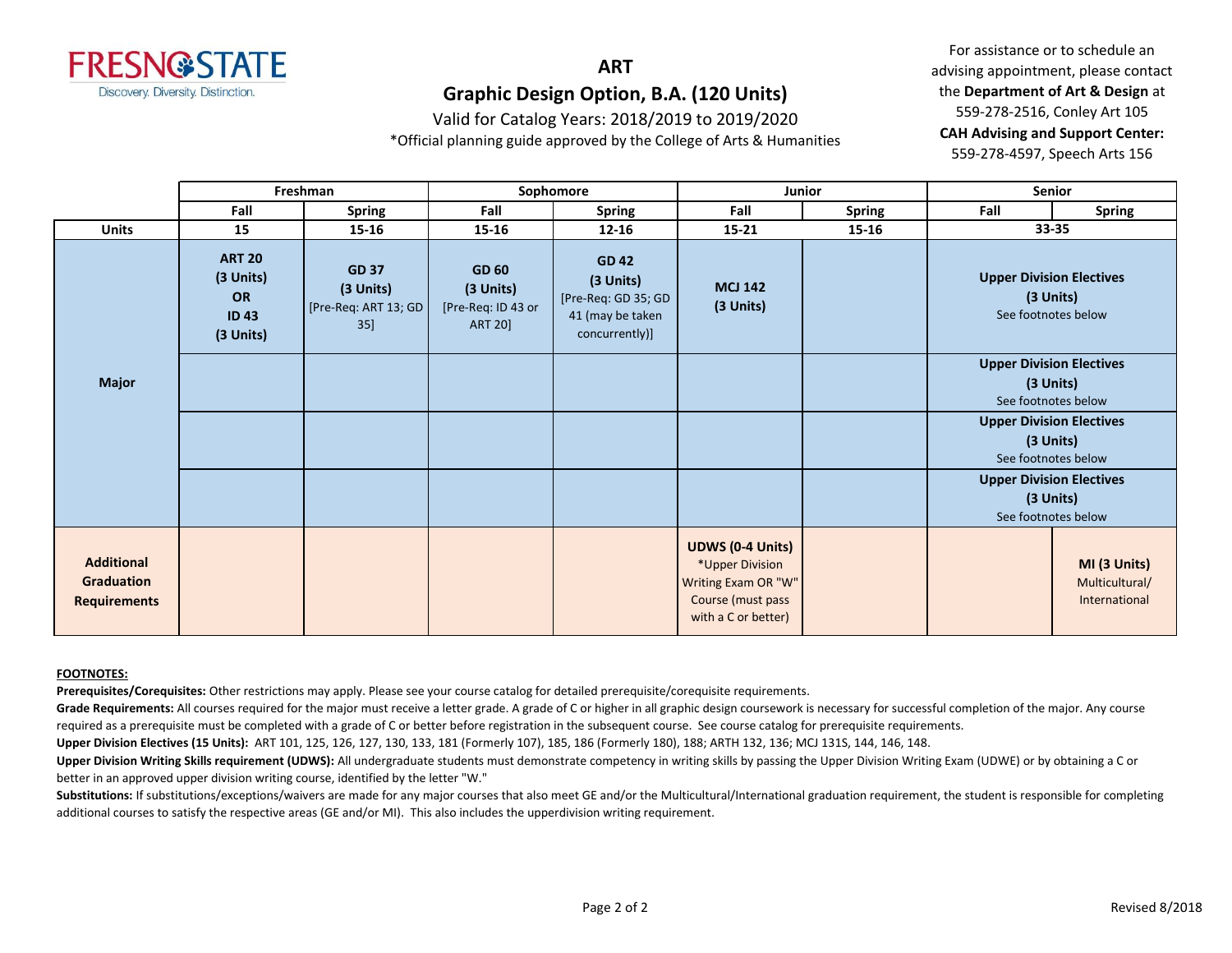

Valid for Catalog Years: 2012/2013 to 2017/2018

\*Official planning guide approved by the College of Arts & Humanities

For assistance or to schedule an advising appointment, please contact the **Department of Art & Design** at 559-278-2516, Conley Art 105

**CAH Advising and Support Center:** 

559-278-4597, Speech Arts 156

|                             | Freshman                                                                         |                                                                                  | Sophomore                                                                                  |                                                                                                   | Junior                                            |                                                        | <b>Senior</b>                                                    |                                                                                  |
|-----------------------------|----------------------------------------------------------------------------------|----------------------------------------------------------------------------------|--------------------------------------------------------------------------------------------|---------------------------------------------------------------------------------------------------|---------------------------------------------------|--------------------------------------------------------|------------------------------------------------------------------|----------------------------------------------------------------------------------|
|                             | Fall                                                                             | <b>Spring</b>                                                                    | Fall                                                                                       | <b>Spring</b>                                                                                     | Fall                                              | <b>Spring</b>                                          | Fall                                                             | <b>Spring</b>                                                                    |
| <b>Units</b>                | 15                                                                               | 15-16                                                                            | $15 - 16$                                                                                  | $12 - 16$                                                                                         | $15 - 21$                                         | $15 - 16$                                              | 33-35                                                            |                                                                                  |
|                             | <b>A1 (3 Units)</b><br>Oral<br>Communication<br>*Must pass with a C<br>or better | A2 (3 Units)<br><b>Written Communication</b><br>*Must pass with a C or<br>better | <b>A3 (3 Units)</b><br><b>Critical Thinking</b><br>*Must pass with a C or<br>better        | <b>B1 (3-4 Units)</b><br><b>Physical Sciences</b>                                                 | <b>B2 (3-4 Units)</b><br><b>Life Sciences</b>     | <b>C2 (3-4 Units)</b><br><b>Humanities</b>             | <b>D3 (3 Units)</b><br><b>Social Science</b>                     | <b>ID (3-4 Units)</b><br>Social, Political, &<br>Economic<br><b>Institutions</b> |
| General<br><b>Education</b> | E1 (3 Units)<br>Lifelong<br><b>Understanding &amp; Self</b><br>Development       | <b>C1 (3-4 Units)</b><br>Arts                                                    | <b>B4 (3-4 Units)</b><br><b>Quantitative Reasoning</b><br>*Must pass with a C or<br>better | <b>B3 (0-3 Units)</b><br>Lab                                                                      | C1/C2 (3-4 Units)<br><b>Arts and Humanities</b>   | <b>D1 (3 Units)</b><br><b>American History</b>         | IB (3 Units)<br><b>Physical Universe &amp;</b><br>Its Life Forms | MI (3 Units)<br>Multicultural/<br>International                                  |
|                             |                                                                                  |                                                                                  |                                                                                            |                                                                                                   |                                                   | <b>D2 (3 Units)</b><br>American<br>Government          | IC (3-4 Units)<br><b>Arts &amp; Humanities</b>                   |                                                                                  |
| <b>Major</b>                | <b>ART 13 (3 Units)</b>                                                          | ART 24, 30,<br><b>OR 40 (3 Units)</b>                                            | ARTH 11 (3 Units)                                                                          | ART 14, 50, 60,<br>70, or 80 (3 Units)<br>*See course catalog for<br>prerequisite<br>requirements | <b>GD 50 (3 Units)</b><br>[Pre-Req: GD 41, 42]    | <b>GD 150 (3 Units)</b><br>[Pre-Req: GD 41, 42,<br>50] |                                                                  | <b>GD 163 (3 Units)</b><br>[Pre-Req: GD 60;<br><b>ART 1161</b>                   |
|                             | <b>GD 35 (3 Units)</b>                                                           | <b>ARTH 10 (3 Units)</b>                                                         | <b>GD 39 (3 Units)</b><br>[Pre-Req: ART 13; GD<br>37                                       | <b>GD 41 (3 Units)</b><br>[Pre-Req: ART 13; GD<br>37]                                             | <b>GD 135 (3 Units)</b><br>[Pre-Req: ARTH 10, 11] | <b>ART 116 (3 Units)</b><br>[Pre-Req: ART 13]          | <b>Upper Division Electives (3 Units)</b><br>See footnotes below |                                                                                  |
|                             | <b>ART 20 (3 Units)</b><br>OR<br>ID 43 (3 Units)                                 | <b>GD 37 (3 Units)</b><br>[Pre-Req: ART 13; GD<br>$35$ ]                         | <b>GD 60 (3 Units)</b><br>[Pre-Req: ID 43 or ART<br>20                                     | <b>GD 42 (3 Units)</b><br>[Pre-Req: GD 35; GD 41<br>(may be taken<br>concurrently)]               | <b>MCJ 142 (3 Units)</b>                          |                                                        | <b>Upper Division Electives (3 Units)</b><br>See footnotes below |                                                                                  |
| <b>Major</b>                |                                                                                  |                                                                                  |                                                                                            |                                                                                                   |                                                   |                                                        | <b>Upper Division Electives (3 Units)</b><br>See footnotes below |                                                                                  |